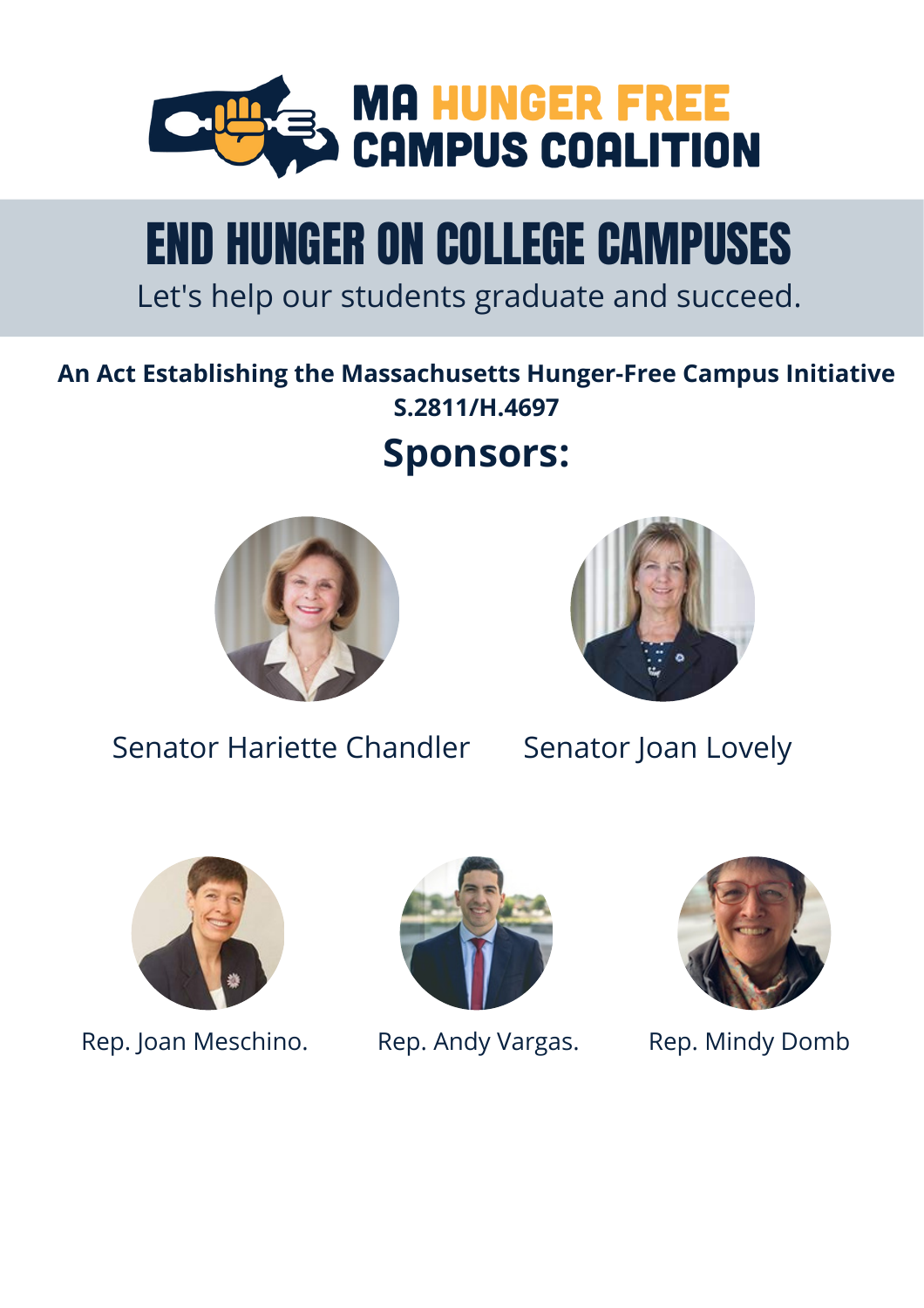

# END HUNGER ON COLLEGE CAMPUSES

Let's help our students graduate and succeed.

#### **An Act establishing the Massachusetts Hunger-Free Campus Initiative S.2811/H.4697**

#### **Legislation Overview:**

# 1.Capacity Building

- The Department of Higher Education will establish the Hunger-Free Campus Program available to eligible Massachusetts higher education institutions.
- DHE will support public higher education institutions in understanding and addressing existing gaps in addressing food insecurity on campuses including providing technical assistance.

# 2. Hunger-Free Campus Grant Program

The Office of Capacity Building will develop guidelines for eligible institutions to apply for grants under the program including without limitation, the following criteria:

- Designate a college staff person to be the point of contact for the office.
- Establish a hunger-free campus task force.
- Notify students who receive need-based financial aid of their potential eligibility to receive SNAP, WIC, and other federal and state nutrition benefits.
- Host or participate in at least one hunger awareness event per year.
- Assess the need for on-campus food distribution, access to an off-campus food pantry, or partner with an on-campus food pantry.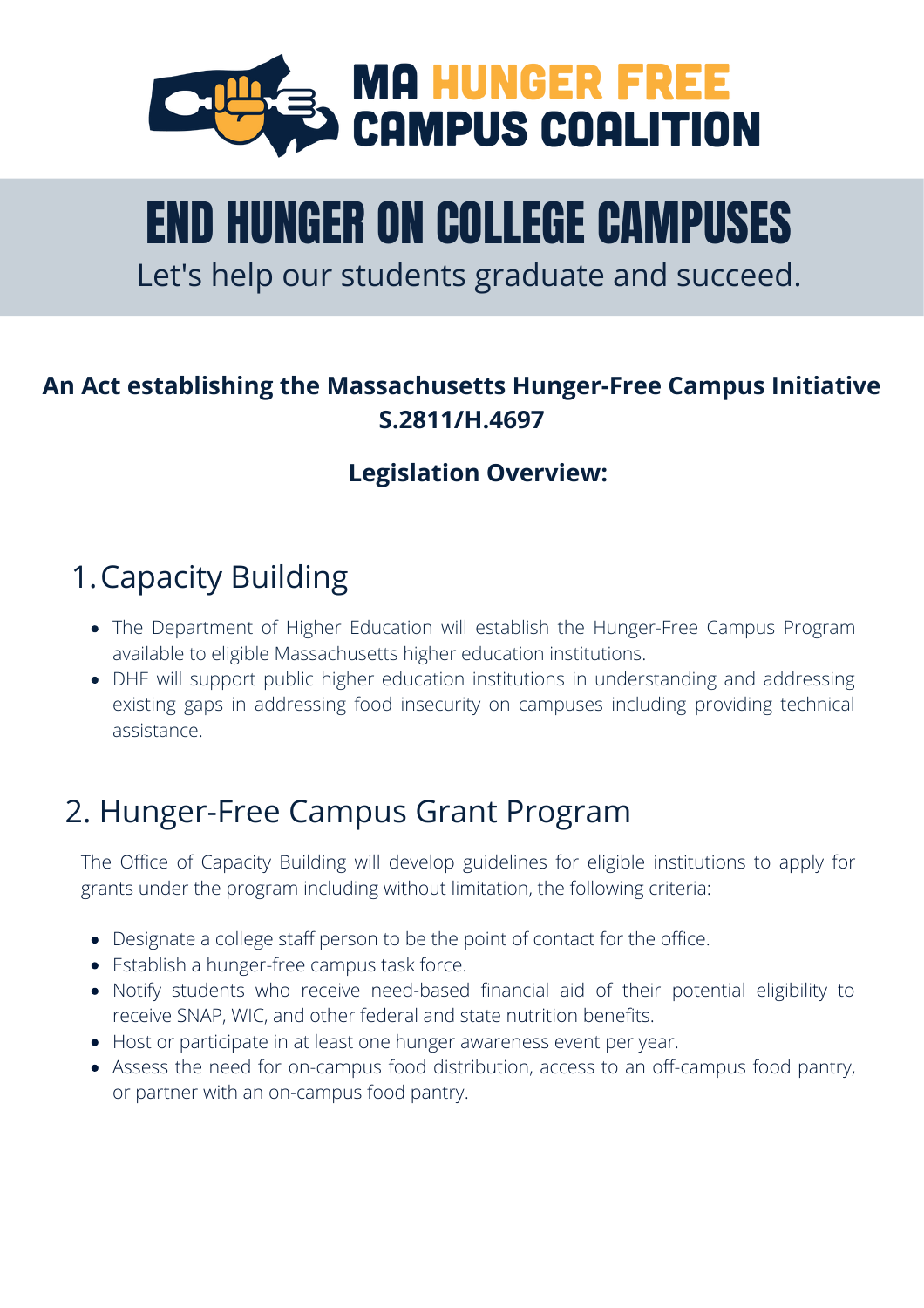In recent months the high costs of food (8% increase), gas and other utilities caused by inflation is further choking the budgets of those who are struggling most. Investments in nutrition basic needs security has never been more essential to student success.

### Institutions that can demonstrate progress or commitment to instituting the following anti-hunger initiatives will be considered for grants.

# Steps Campuses Can Take to Qualify for a Grant:

- Create campus-level hunger awareness programs about federal and state nutrition benefits.
- Designate one or more staff persons whose responsibility is to assist food insecure students access basic needs resources.
- Develop a student meal credit sharing program
- Urge on-campus meal vendors to apply, through the U.S. Department of Agriculture, to become EBT vendors under the Restaurant Meal Program.
- Establish an on-campus food pantry or connect with area food pantries



The Massachusetts Hunger-Free Campus Coalition was formed in the fall of 2019 to address food insecurity among high-need populations enrolled in Massachusetts public colleges and universities. Collectively, the coalition is working to leverage and expand existing resources and services including maximizing student enrollment in federal nutrition programs such as the Supplemental Nutrition Assistance Program (SNAP), supporting meal swipe options with campus food vendors, ensuring that campuses work with Massachusetts food banks to expand food pantries, and other initiatives designed to address food insecurity among the student population. Our goal is to ensure equity and incorporate student voices as we work to make Massachusetts college campuses hunger free.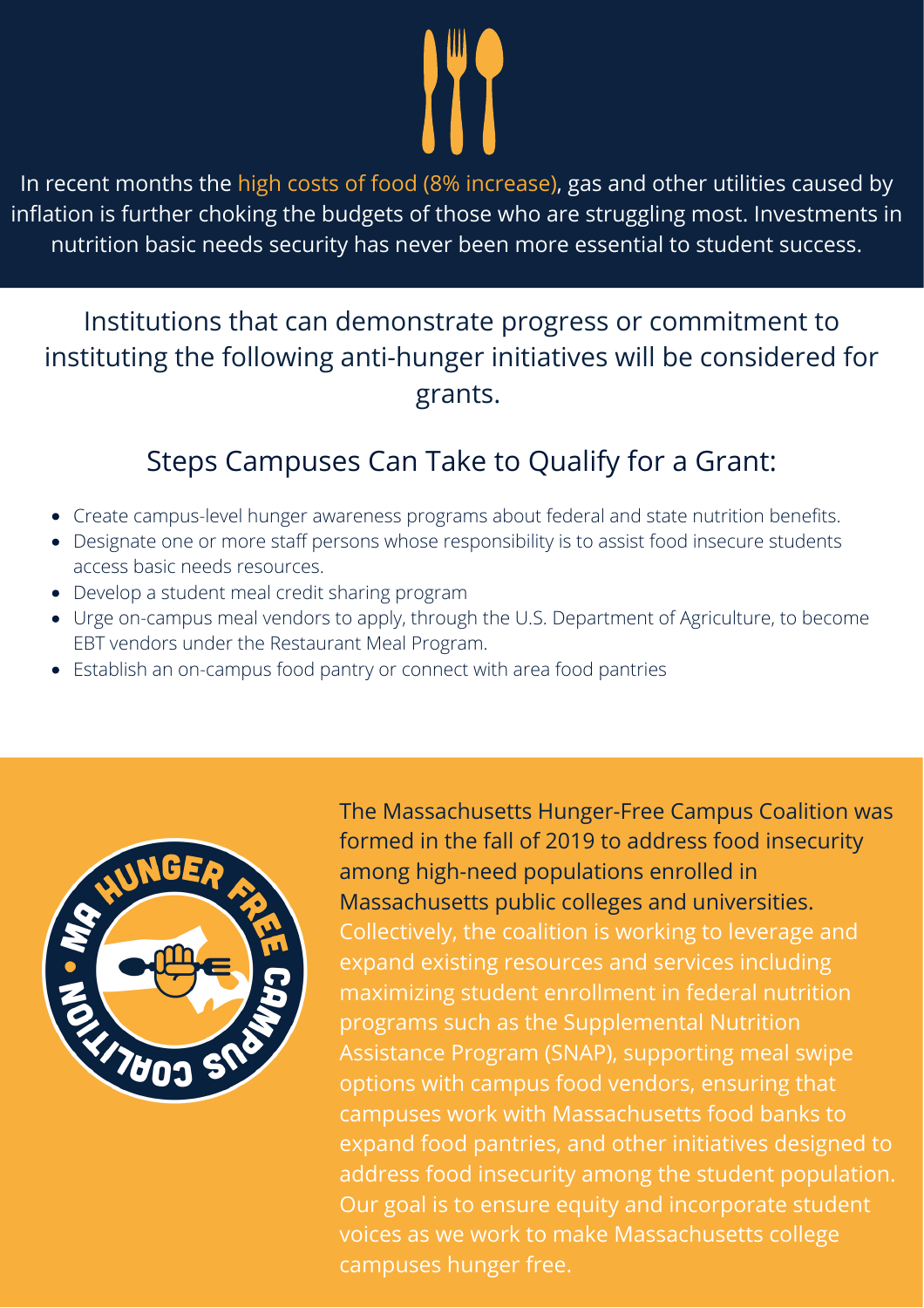

As our state prepares to lose essential federal pandemic nutrition benefits, it is critical to make investments now to ensure we maximize enrollment in programs like SNAP and create hunger free campuses with wraparound services that will support students when these various benefits expire.

## **College student hunger was a problem before the COVID-19 pandemic, and it will continue to be an issue unless systemic changes are made.**

While the pandemic has granted students some temporary relief, such as expanded SNAP eligibility, there are still challenges for students accessing resources while institutions are not fully operational. Our students need help - they cannot afford to go back to a system that left them hungry.

# **37% of public university students in Massachusetts are food insecure.**

Because of historic and contemporary divestment and discrimination, Black, Latinx, and LGBTQ+ students disproportionately experience food insecurity – at rates of 52%, 47%, and 46% respectively. Student parents also experience higher rates of food insecurity at 53%.

## **Colleges and universities do not have the capacity or resources to adequately address food insecurity on their campuses.**

- All public Massachusetts community colleges and universities have a single point of contact for students to access basic needs resources. However, most can only afford very few dedicated staff members.
- Only 20% of food insecure students utilize SNAP benefits.
- Only four public institutions have a meal swipe donation program that allows students to donate unused meals in their meal plan to other students.
- While many public campuses have an on-site grocery store, most of them are not approved EBT vendors, meaning students cannot use their SNAP benefits on campus.
- With coordination and targeted resources, Massachusetts colleges and universities can help students complete college by expanding successful antihunger initiatives on their campuses.